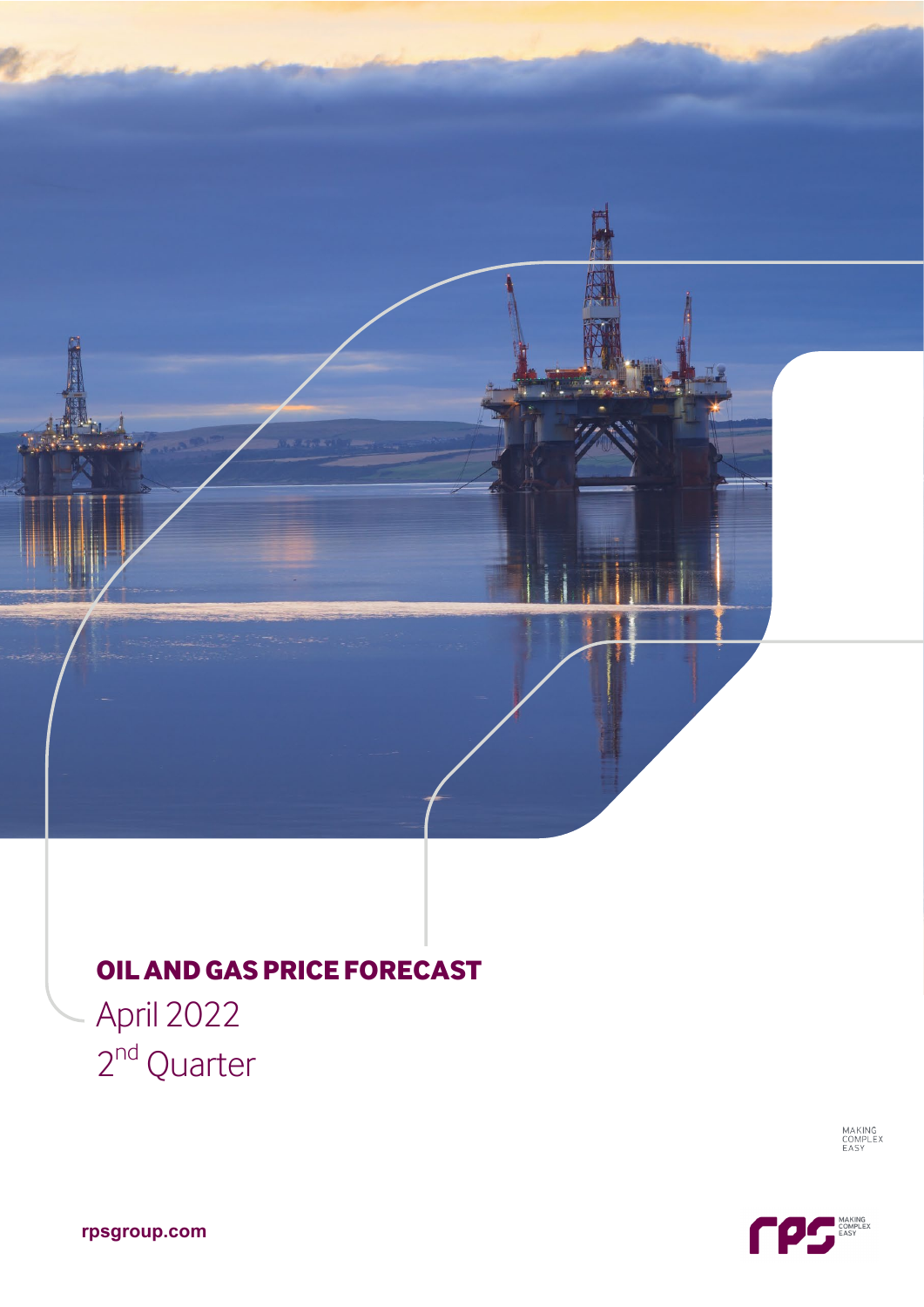

# **RPS Historical and forecast**

**Crude oil and gas prices**

Effective date: April 2022

|                                |                    | OIL             |                |                     |                | <b>GAS</b>                  |                            |                           |                         | <b>ECONOMIC FACTORS</b> |                               |              |                |              |
|--------------------------------|--------------------|-----------------|----------------|---------------------|----------------|-----------------------------|----------------------------|---------------------------|-------------------------|-------------------------|-------------------------------|--------------|----------------|--------------|
|                                |                    | US <sub></sub>  | UK             | US                  | UK             | US                          | UK                         | US                        | UK                      |                         |                               |              |                |              |
|                                |                    | WTI             | <b>Brent</b>   | WTI                 | <b>Brent</b>   | Henry Hub                   | UK NBP                     | Henry Hub                 | <b>UK NBP</b>           | US Inflation            | Inflation Index<br>(base year |              | Exchange rate* |              |
|                                |                    |                 |                |                     |                |                             |                            |                           |                         |                         | 2022)                         |              |                |              |
|                                | Year               | NOMINAL US\$BBL |                | REAL US\$BBL (2021) |                | <b>NOMINAL</b><br>US\$MMBtu | <b>NOMINAL</b><br>\$/mmbtu | <b>REAL</b><br>US\$/MMBtu | <b>REAL</b><br>\$/mmbtu |                         |                               | <b>USS/F</b> | US\$/Cdn\$     | CdnS/E       |
|                                | 2013               | 97.9            | 108.6          |                     |                | 3.8                         |                            |                           |                         | 1.5%                    | 0.912                         | 1.56         | 0.98           | 1.60         |
|                                | 2014               | 93.2            | 99.0           |                     |                | 4.4                         |                            |                           |                         | 0.8%                    | 0.926                         | 1.65         | 0.91           | 1.82         |
|                                | 2015               | 48.7            | 52.5           |                     |                | 2.1                         |                            |                           |                         | 0.7%                    | 0.934                         | 1.53         | 0.78           | 1.95         |
|                                | 2016               | 43.3            | 43.6           |                     |                | 2.5                         | 4.7                        |                           |                         | 2.1%                    | 0.940                         | 1.35         | 0.75           | 1.79         |
|                                | 2017               | 50.7            | 54.0           |                     |                | 3.0                         | 5.9                        |                           |                         | 2.1%                    | 0.960                         | 1.29         | 0.77           | 1.67         |
|                                | 2018               | 65.2            | 71.3           |                     |                | 3.2                         | 7.9                        |                           |                         | 1.9%                    | 0.981                         | 1.36         | 0.78           | 1.75         |
|                                | 2019               | 56.9            | 64.3           | n/a                 | n/a            | 2.6                         | 4.85                       | n/a                       | n/a                     | n/a                     | n/a                           | 1.28         | 0.75           | 1.70         |
|                                | Q1-2019            | 54.8            | 63.1           |                     |                | 2.9                         |                            |                           |                         | 1.6%                    |                               | 1.31         | 0.75           | 1.73         |
|                                | Q2-2019            | 59.9            | 69.0           |                     |                | 2.6                         |                            |                           |                         | 1.6%                    |                               | 1.29         | 0.75           | 1.72         |
| $\overline{A}$<br>$\mathbf{c}$ | Q3-2019            | 56.1            | 61.7           |                     |                | 2.6                         |                            |                           |                         | 1.7%                    |                               | 1.23         | 0.76           | 1.63         |
| -t                             | Q4-2019            | 56.8            | 63.2           |                     |                | 2.4                         |                            |                           |                         | 1.8%                    |                               | 1.30         | 0.76           | 1.70         |
| $\mathsf{u}$                   | Q1-2020            | 45.3            | 50.3           |                     |                | 1.9                         |                            |                           |                         |                         |                               | 1.3          | 0.75           | 1.72         |
| $\mathbf a$                    | Q2-2020            | 27.96           | 29.5           |                     |                | 1.7                         |                            |                           |                         |                         |                               | $1.2$        | 0.72           | 1.72         |
|                                | Q3-2020            | 40.89           | 42.9           |                     |                | 2.0                         |                            |                           |                         |                         |                               | 1.3          | 0.76           | 1.70         |
|                                | Q4-2020            | 42.52           | 44.3           |                     |                | 2.5                         |                            |                           |                         |                         |                               | 1.3          | 0.76           | 1.72         |
|                                | 2020               | 39.16           | 41.87          |                     |                | 2.0                         | 3.31                       |                           |                         | $0.8$ est               |                               | 1.3          | 0.75           | 1.72         |
|                                |                    |                 |                |                     |                |                             |                            |                           |                         |                         |                               |              |                |              |
|                                | Q1-2021<br>Q2-2021 | 58.09<br>66.19  | 61.04<br>68.98 |                     |                | 3.5<br>3.0                  |                            |                           |                         |                         |                               |              |                |              |
|                                | Q3-2021            | 70.58           | 73.51          |                     |                | 4.4                         |                            |                           |                         |                         |                               |              |                |              |
|                                | Q4-2021            | 77.33           | 79.61          |                     |                | 4.8                         |                            |                           |                         |                         |                               |              |                |              |
|                                | 2021               | 68.05           | 70.78          |                     |                | 3.9                         | 16.29                      |                           |                         |                         |                               | 1.38         | 0.80           | 1.73         |
|                                |                    |                 |                |                     |                |                             |                            |                           |                         |                         |                               |              |                |              |
|                                | Q1-2022<br>Q2-2022 | 95.2<br>93.0    | 100.9<br>95.5  |                     |                | 4.6<br>5.4                  | 31.85<br>33.15             |                           |                         |                         |                               |              |                |              |
|                                | Q3-2022            | 90.0            | 92.6           |                     |                | 5.4                         | 33.00                      |                           |                         |                         |                               |              |                |              |
|                                | Q4-2022            | 89.80           | 91.00          |                     |                | 5.8                         | 34.00                      |                           |                         |                         |                               |              |                |              |
|                                | 2022               | 92.00           | 95.00          | 92.00               | 95.00          | 5.30                        | 33.00                      | 5.00                      | 33.00                   | 0.0%                    | 1.000                         | 1.35         | 0.80           | 1.69         |
|                                |                    |                 |                |                     |                |                             |                            |                           |                         |                         |                               |              |                |              |
|                                | 2022               | 92.00           | 95.00          | 92.00               | 95.00          | 5.30                        | 33.00                      | 5.00                      | 33.00                   | 0.0%                    | 1.000                         | 1.35         | 0.80           | 1.69         |
|                                | 2023<br>2024       | 86.00<br>77.00  | 89.00<br>80.00 | 84.31<br>74.01      | 87.25<br>76.89 | 4.31<br>3.49                | 21.33<br>12.17             | 4.21<br>3.34              | 20.91<br>11.70          | 2.0%<br>2.0%            | 1.020<br>1.040                | 1.35<br>1.35 | 0.80<br>0.80   | 1.69<br>1.69 |
|                                | 2025               | 75.00           | 78.00          | 70.67               | 73.50          | 3.47                        | 10.83                      | 3.26                      | 10.21                   | 2.0%                    | 1.061                         | 1.35         | 0.80           | 1.69         |
| F                              | 2026               | 74.00           | 77.00          | 68.36               | 71.14          | 3.54                        | 11.04                      | 3.26                      | 10.20                   | 2.0%                    | 1.082                         | 1.35         | 0.80           | 1.69         |
| $\circ$                        | 2027               | 73.00           | 76.00          | 66.12               | 68.84          | 3.61                        | 11.26                      | 3.26                      | 10.20                   | 2.0%                    | 1.104                         | 1.35         | 0.80           | 1.69         |
| $\mathbf{e}$                   | 2028               | 72.00           | 75.00          | 63.93               | 66.60          | 3.68                        | 11.49                      | 3.26                      | 10.20                   | 2.0%                    | 1.126                         | 1.35         | 0.80           | 1.69         |
| $\mathbf{c}$                   | 2029               | 72.00           | 75.00          | 62.68               | 65.29          | 3.76                        | 11.72                      | 3.26                      | 10.20                   | 2.0%                    | 1.149                         | 1.35         | 0.80           | 1.69         |
| a                              | 2030               | 72.00           | 75.00          | 61.45               | 64.01          | 3.83                        | 11.95                      | 3.26                      | 10.20                   | 2.0%                    | 1.172                         | 1.35         | 0.80           | 1.69         |
| s                              | 2031               | 74.68           | 77.68          | 62.49               | 65.00          | 3.91                        | 12.19                      | 3.26                      | 10.20                   | 2.0%                    | 1.195                         | 1.35         | 0.80           | 1.69         |
|                                | 2032               | 76.23           | 79.23          | 56.06               | 65.00          | 3.99                        | 12.44                      | 3.26                      | 10.21                   | 2.0%                    | 1.219                         | 1.35         | 0.80           | 1.69         |
|                                | 2033               | 77.82           | 80.82          | 56.06               | 65.00          | 4.07                        | 12.68                      | 3.26                      | 10.20                   | 2.0%                    | 1.243                         | 1.35         | 0.80           | 1.69         |
|                                | 2034               | 79.44           | 82.44          | 56.06               | 65.00          | 4.15                        | 12.94                      | 3.26                      | 10.20                   | 2.0%                    | 1.268                         | 1.35         | 0.80           | 1.69         |
|                                | 2035               | 81.08           | 84.08          | 56.06               | 65.00          | 4.23                        | 13.20                      | 3.26                      | 10.20                   | 2.0%                    | 1.294                         | 1.35         | 0.80           | 1.69         |
|                                | 2036<br>2037       | 82.77           | 85.77          | 56.06               | 65.00          | 4.31                        | 13.46                      | 3.26                      | 10.20                   | 2.0%                    | 1.319                         | 1.35         | 0.80<br>0.80   | 1.69         |
|                                | 2038               | 84.48<br>86.23  | 87.48<br>89.23 | 56.06<br>56.06      | 65.00<br>65.00 | 4.47<br>4.56                | 13.73<br>14.00             | 3.26<br>3.26              | 10.20<br>10.20          | 2.0%<br>2.0%            | 1.346<br>1.373                | 1.35<br>1.35 | 0.80           | 1.69<br>1.69 |
|                                | 2039               | 88.02           | 91.02          | 56.06               | 65.00          | 4.65                        | 14.28                      | 3.26                      | 10.20                   | 2.0%                    | 1.400                         | 1.35         | 0.80           | 1.69         |
|                                | 2040               | 89.84           | 92.84          | 56.06               | 65.00          | 4.75                        | 14.57                      | 3.26                      | 10.20                   | 2.0%                    | 1.428                         | 1.35         | 0.80           | 1.69         |
|                                | 2039*              | 91.69           | 94.69          | 56.06               | 65.00          | 4.84                        | 14.86                      | 3.26                      | 10.20                   | 2.0%                    | 1.457                         | 1.35         | 0.80           | 1.69         |

\*Oil Prices Escalate at 2% thereafter \*Historical rates based on average bid-ask inter bank rates

The referenced price forecasts were created by RPS Group PLC for information purposes only. Such prices do not represent a forecast, estimate or projection of future prices and should not be relied upon as such by readers. Actual future prices may vary, perhaps materially, from those set out herein. The price forecasts are based in part on estimates of market prices, currency exchange rates, inflation, market supply and demand, and government policy as at the price forecasts' effective date. Oil and gas prices have historically been subject to significant commodity price volatility, including as a result of unlikely, unexpected or unforeseeable circumstances. As such, there can be no certainty regarding future prices.

Whilst reasonable efforts have been made in connection with the preparation of the referenced prices, no representation, warranty or assurance of any kind (whether expressed or implied) is given by RPS Energy to any person as to the accuracy, completeness, currency, or fitness for any purpose of this document.

Any user of the referenced prices, for any purpose, accepts full responsibility and risk for their use thereof, without any recourse against RPS Group PLC or its subsidiaries, and waives any and all claims it may have against RPS Group PLC in connection with any use of such prices by the

reader. Accordingly, regardless of the form of action, whether in contract, tort, or otherwise, RPS Group PLC accepts no liability of any kind and disclaims all responsibility for the consequences of any person acting or refraining from acting in reliance on this price forecast in whole or in part.

As such, this document does not constitute investment advice, nor a part of any advice on investment decisions. **These price forecasts are not for dissemination in the United States or for distribution to United States wire services.**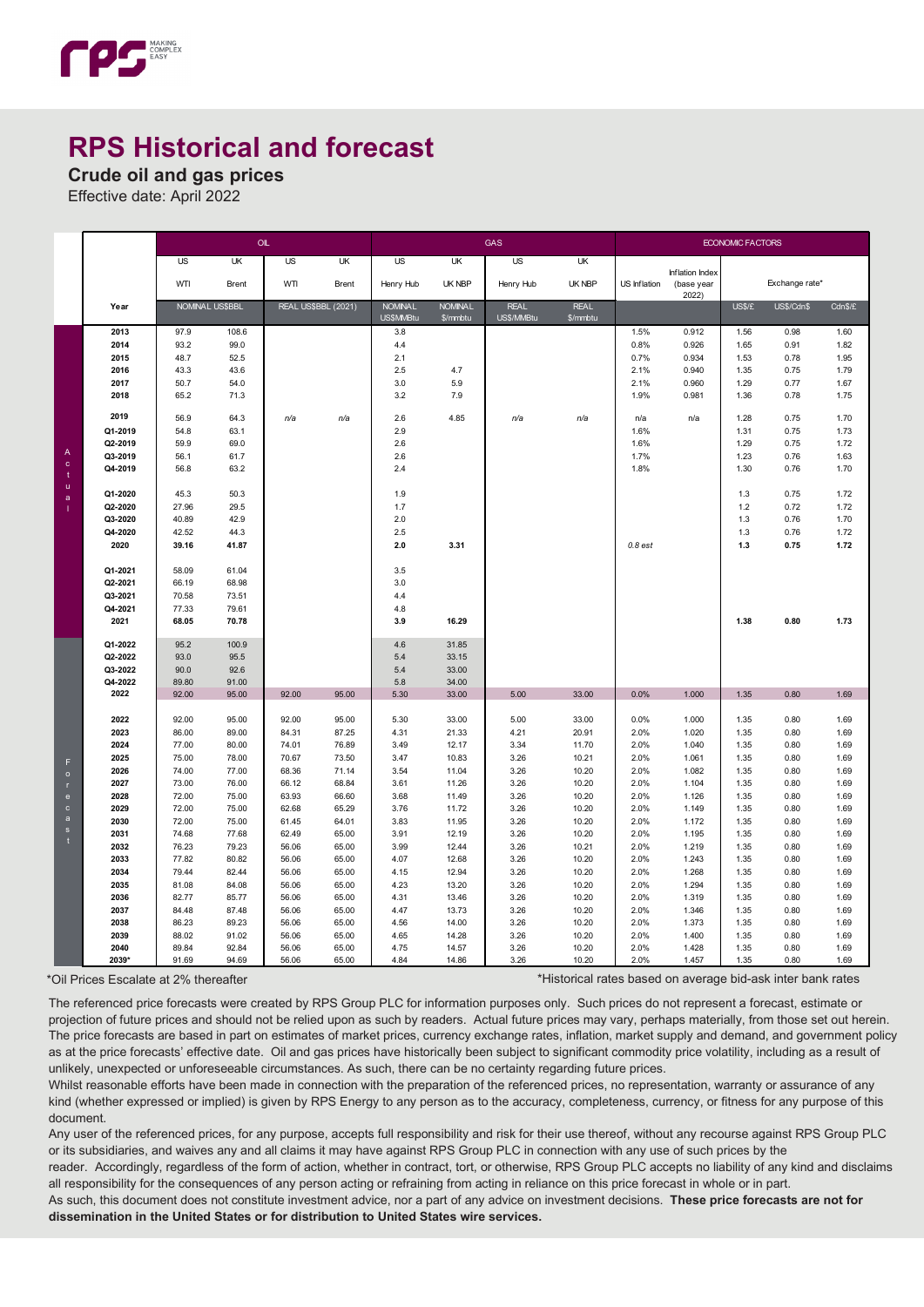

### **Brent future curve**





# **RPS Brent forecast**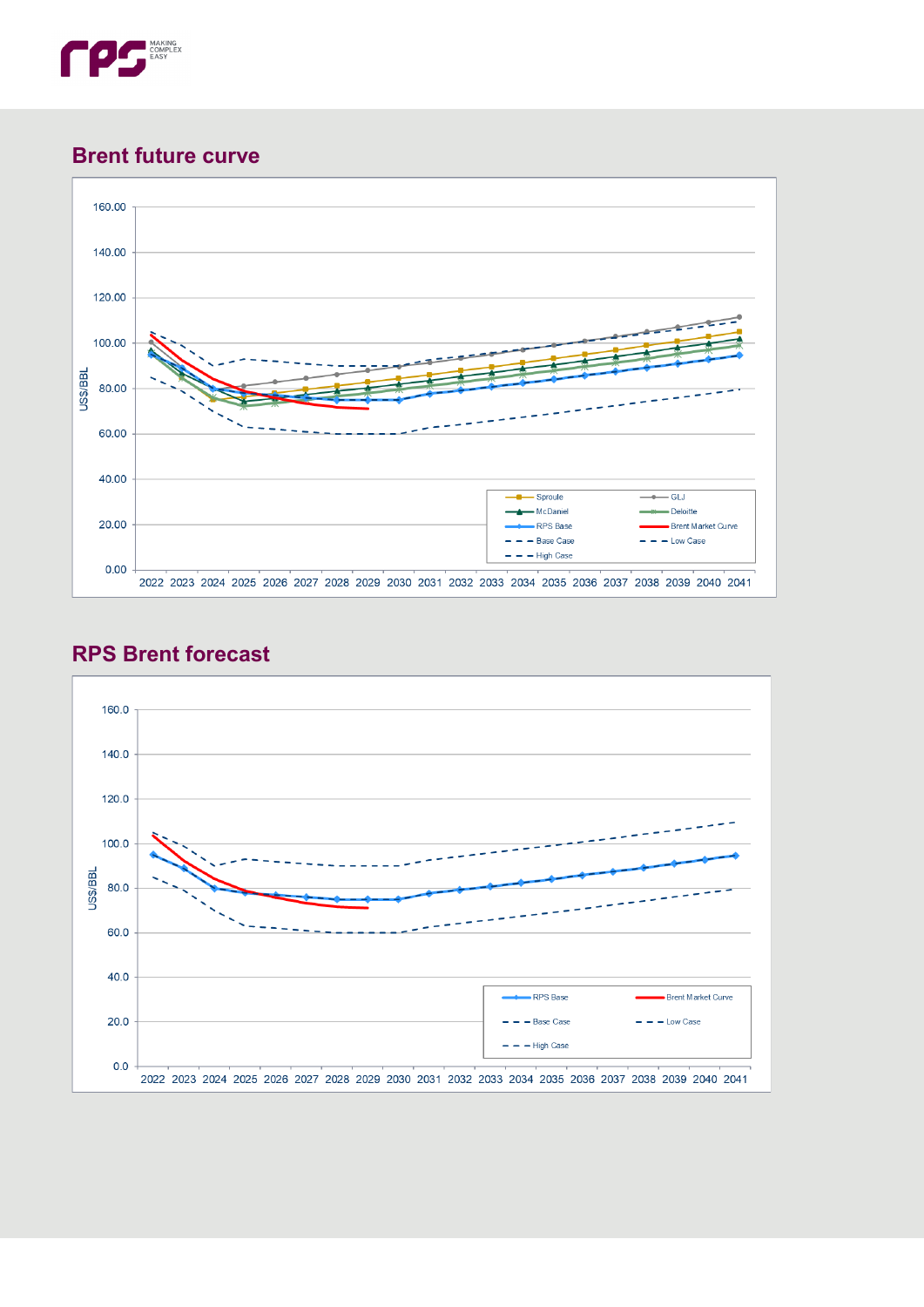

## **WTI future curve**



# **RPS WTI forecast**